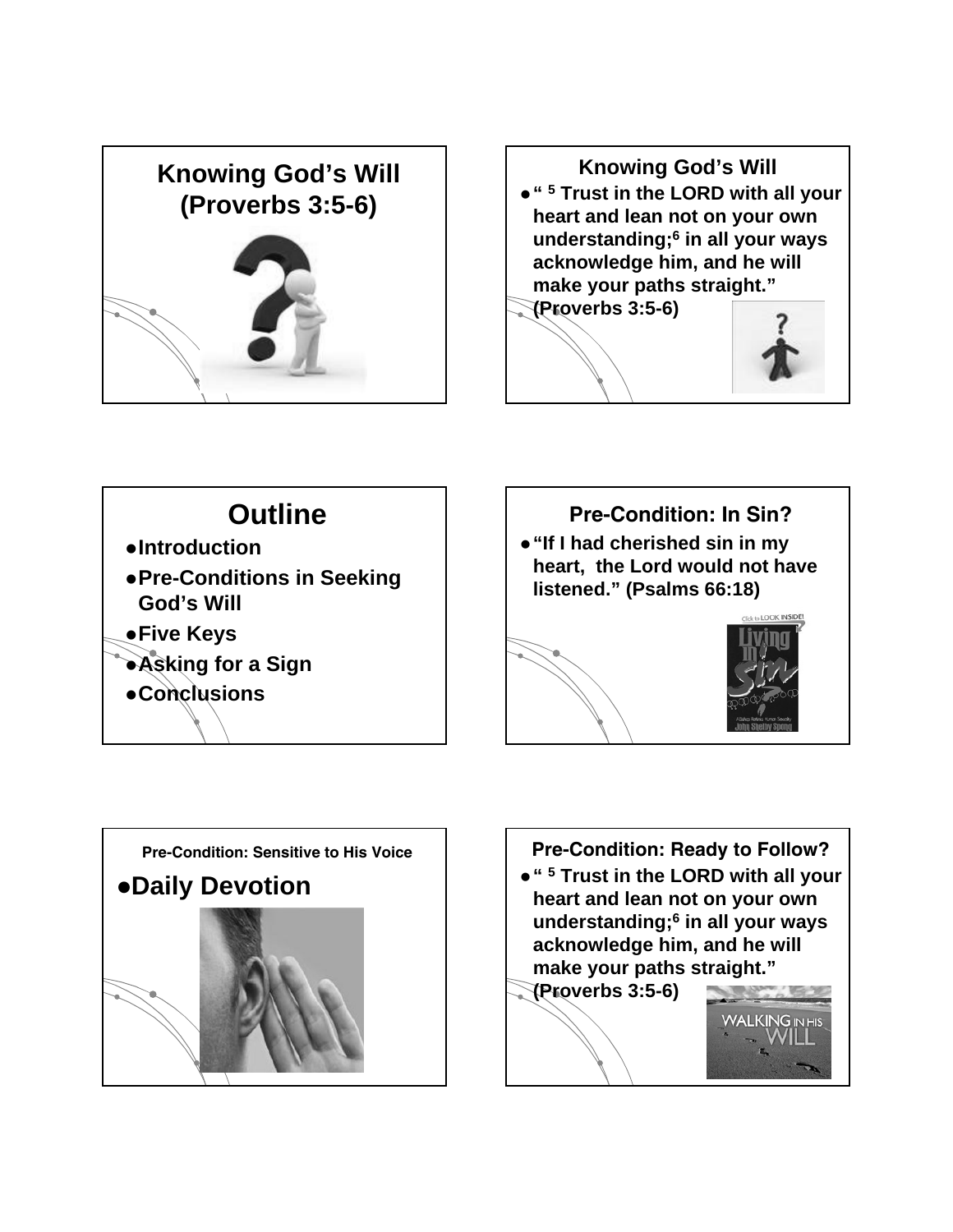









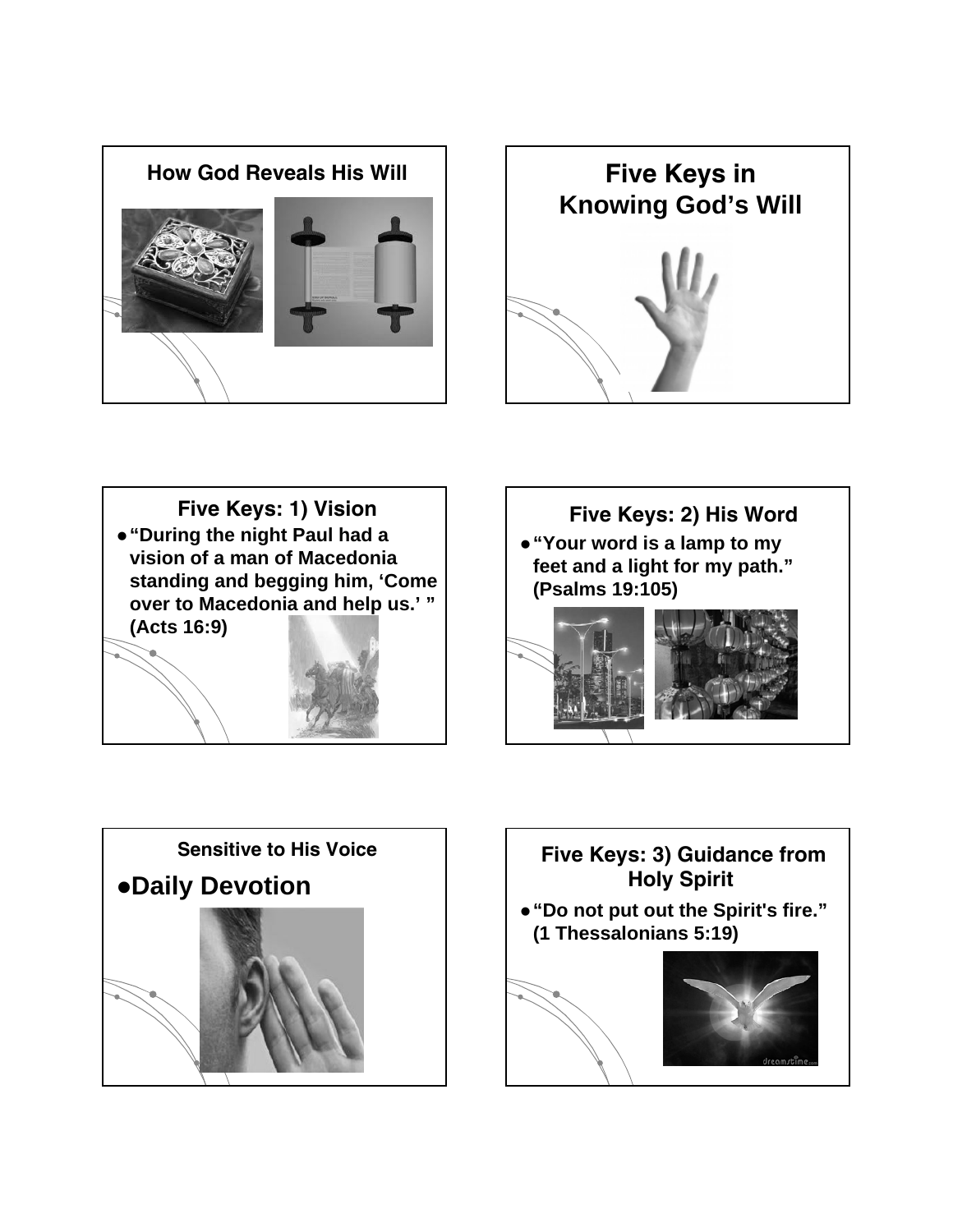









## Asking for A Sign

**<sup>o "</sup>** <sup>2</sup> While they were worshiping the Lord and **fasting, the Holy Spirit said, "Set apart for me Barnabas and Saul for the work to which I have called them." 3So after they had fasted and prayed, they placed their hands on them and** 

**sent them off.." (Acts 13:2-3)**

- **East and Prayer**
- **Asking for Reasonable, Logical Signs**